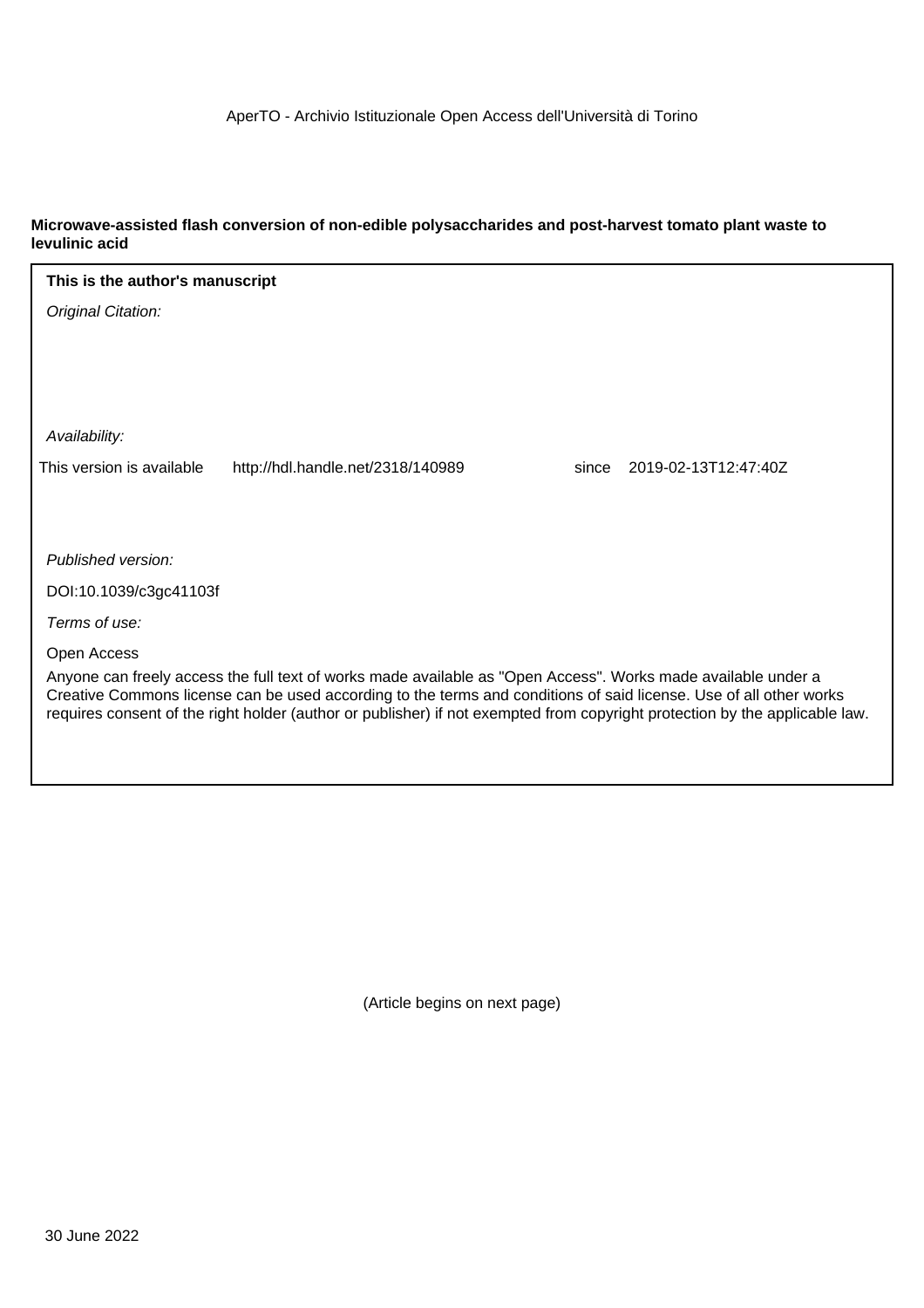

# UNIVERSITÀ DEGLI STUDI DI TORINO

*This is an author version of the contribution published on:*

*[Green Chem.***, 2014,** 16 (1), 73 **–** 76 **DOI**: 10.1039/C3GC41103F*]*

*The definitive version is available at: [http://pubs.rsc.org/en/journals/journalissues/gc#!recentarticles&adv]*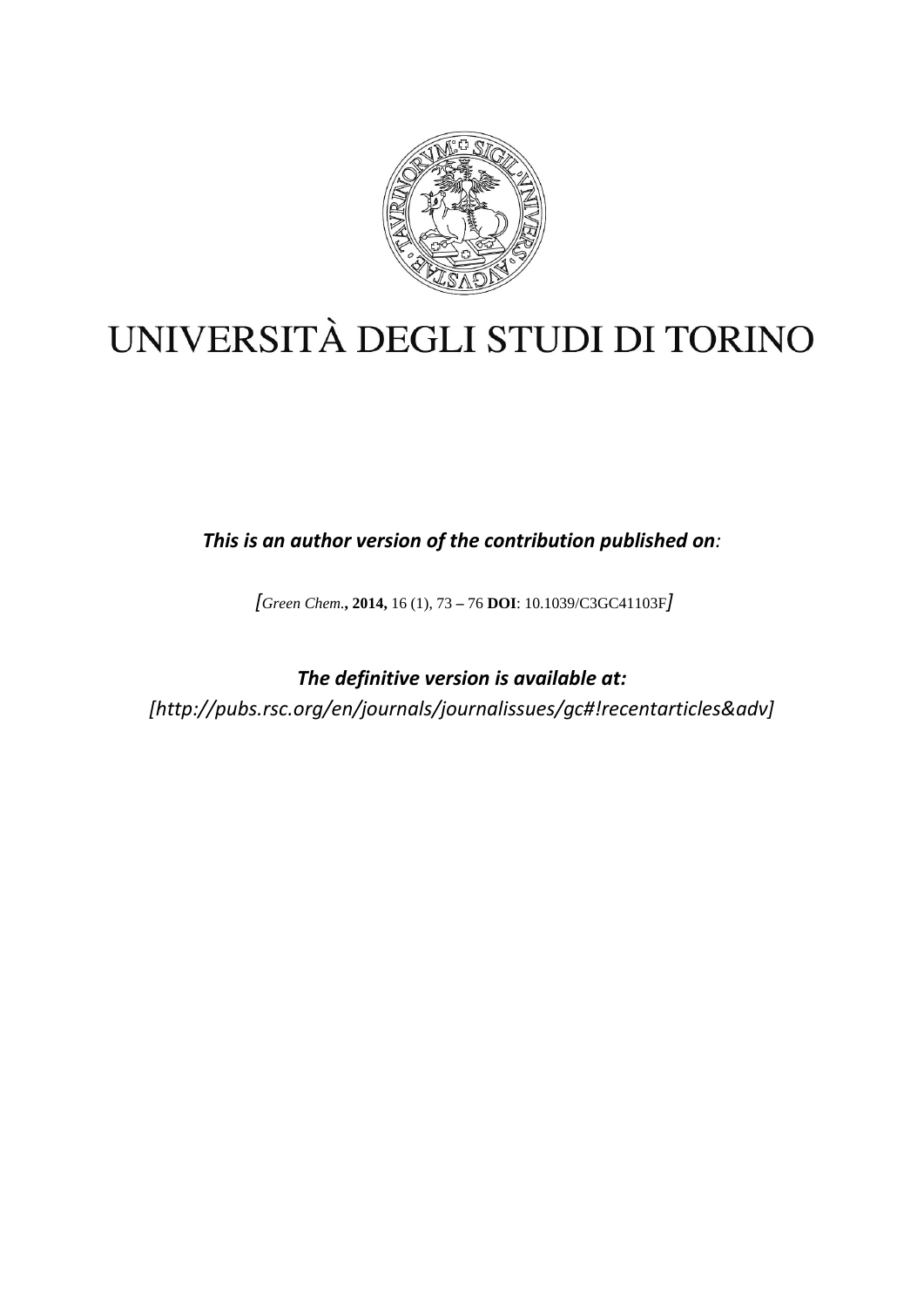# **Microwave-assisted flash conversion of non-edible polysaccharides and postharvest tomato plant waste to levulinic acid**

## **Silvia Tabasso** *<sup>a</sup>* , **Enzo Montoneri** *<sup>a</sup>* , **Diego Carnaroglio** *<sup>b</sup>* , **Marina Caporaso** *<sup>b</sup>* **and Giancarlo Cravotto** \**<sup>b</sup>*

*a Dipartimento di Chimica, University of Turin, Via P. Giuria 7, I-10125 Turin, Italy b Dipartimento di Scienza e Tecnologia del Farmaco, University of Turin, Via P. Giuria 9, I-10125 Turin, Italy. E-mail: [giancarlo.cravotto@unito.it;](mailto:giancarlo.cravotto@unito.it) Fax: +39 011 6707687*

A microwave-assisted protocol for the conversion of non-edible polysaccharides and tomato plant waste to levulinic acid has been developed. Full conversion has been achieved in all cases at 2 min irradiation and clean levulinic acid was obtained without any purification in high yields (63–95%).

Although fossil fuels and their derivatives are still the main feedstock for the chemical industry[,1](http://pubs.rsc.org/en/content/articlehtml/2014/gc/c3gc41103f%23cit1) the demand for renewable sources has steadily increased over the last two decades. Biomass has been recognized as a major worldwide renewable source of fixed carbon and one which can be used for the production of biofuels and biochemicals.<sup>2</sup>

We have recently investigated the catalytic conversion of starch-based industrial waste into reducing sugars under microwave and ultrasound irradiation used alone and in a joint fashion[.3](http://pubs.rsc.org/en/content/articlehtml/2014/gc/c3gc41103f%23cit3) This efficient non-conventional depolymerization process<sup>4</sup>has paved the way for further studies in the search for more selective end-product isolation. Levulinic acid (LA), a sugar derived keto-acid (4 oxopentanoic acid), is a key intermediate for the production of fine chemicals and biofuels. LA may be converted into numerous value-added chemicals, such as fuels, solvents, anti-freeze agents, herbicides, polymers, resins, pharmaceutical agents and food fragrances  $(Fig. 1)$ .<sup>5</sup>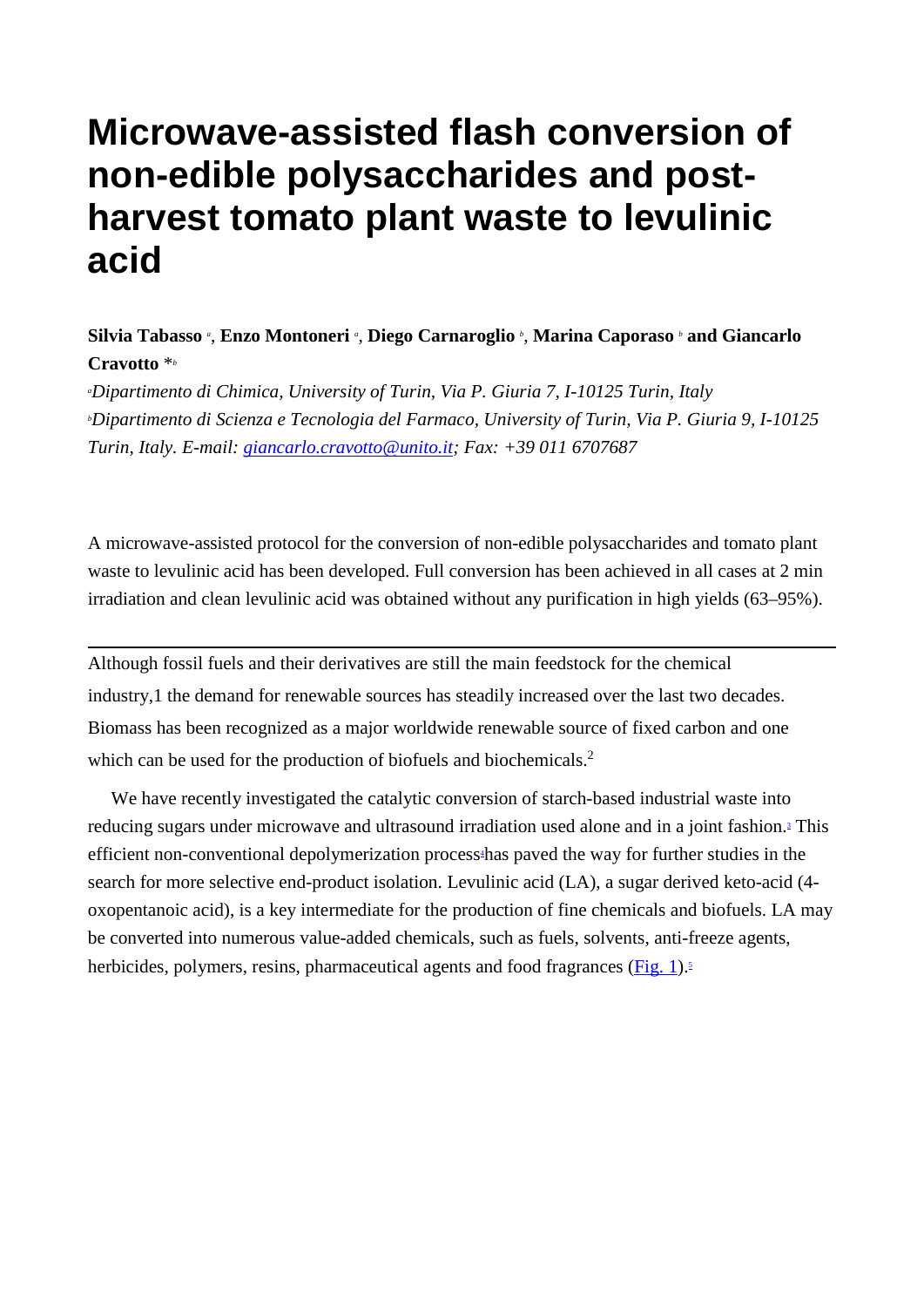

**Fig. 1** Levulinic acid: a platform for chemicals and fuels.

Cellulose, starch or C6 sugars can be converted into LA and formic acid via degradation of monosaccharides (MSC) formed by chemical or enzymatic hydrolysis. Sugar dehydration first generates 5-(hydroxymethyl)furfural (HMF) and finally LA [\(Scheme 1\)](http://pubs.rsc.org/en/content/articlehtml/2014/gc/c3gc41103f%23sch1)[.6](http://pubs.rsc.org/en/content/articlehtml/2014/gc/c3gc41103f%23cit6) LA can also be produced from hemicellulose in a 3 step process in which furfural and furfuryl alcohol are intermediates[.7](http://pubs.rsc.org/en/content/articlehtml/2014/gc/c3gc41103f%23cit7) Cellulose, hemicellulose and lignin are the main components of several types of lignocellulose waste and non-food feedstock.



**Scheme 1** Conversion of sugar to LA and formic acid.

Numerous catalysts, acids and solvents have been described in the LA forming process: trifluoroacetic acid in fluorinated solvents, $\frac{8}{3}$  solid catalysts including amberlites $\frac{9}{2}$  and zeolites,  $10,11$  acetone, water, supercritical carbon dioxide fluids,  $12$  and ionic liquids.  $13,14$ 

In general, the most common procedure for the hydrolysis of cellulose and biomass entails the use of mineral acids. Cha and Hanna showed that the main mineral acids' order of reactivity was  $HBr > HCl > H<sub>2</sub>SO<sub>4</sub> corresponding to the strength of their primary dissociation constants. In Volatile$ acids (*e.g.* HCl) are preferred because they make the recovery of LA simpler,<sup>16</sup> although they usually give around 7–10% yield (wt%) in long reaction times. The treatment of typical biomasses like rice hulls and straw, corn stalks and saw dust with HCl at 160–190 °C generates numerous byproducts including small molecules, heterogeneous sugar and lignin-like polymeric products[.5,17](http://pubs.rsc.org/en/content/articlehtml/2014/gc/c3gc41103f%23cit5) Despite the high cost of fractionation and purification[,18](http://pubs.rsc.org/en/content/articlehtml/2014/gc/c3gc41103f%23cit18) in southern USA the industrial production of LA has already a capacity of 3000 tons of feedstock per year (Biofine Technology  $LCC$ ),  $\frac{19}{2}$  mainly from local tobacco bagasse and paper mill sludge.

Non-conventional energy sources such as microwaves (MW) can dramatically enhance reaction rates in organic synthesis.<sup>20,21</sup> Dielectric heating is a valid response to stubborn, time consuming reactions, $\frac{2}{3}$  and can be applied on a range of scales, from millilitres to kilograms.<sup>23</sup>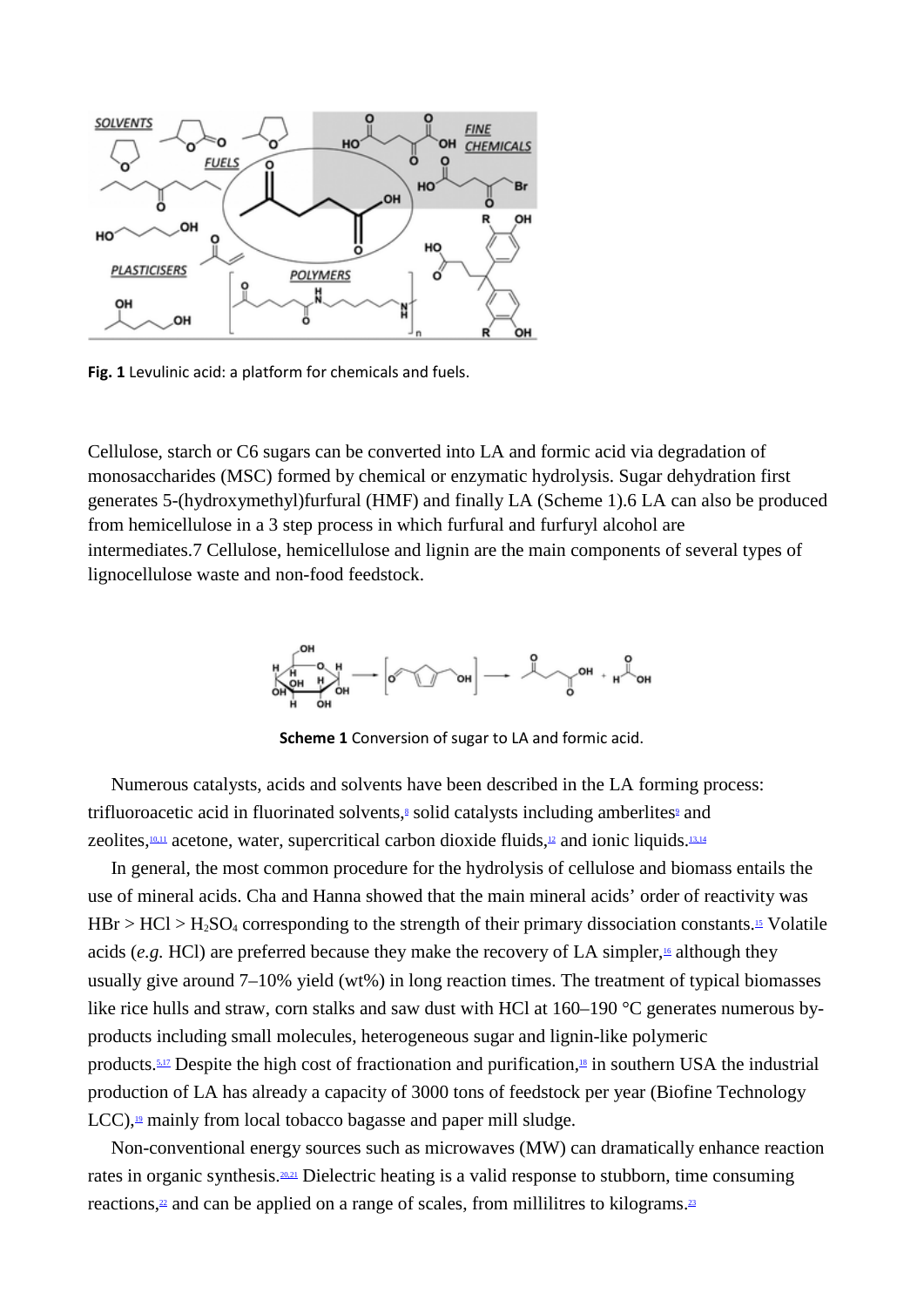In this work, we address all the requirements for the potential industrial production of LA using cost-effective feedstock $\mathbb{Z}$  and a very fast MW process. A suitable lignocellulosic feedstock was found in the form of tomato plant waste at the end of the crop harvest season (Ragusa, Sicily).<sup>24</sup> The inherent chemical complexity of food waste makes it a very attractive source to convert crop residues and agro-industrial byproducts into value-added chemicals. This goal can be achieved by means of sustainable and integrated processes using low environmental impact technologies and efficient energy sources such as microwaves.<sup>25</sup> Although several chemicals are derived from agricultural residues,<sup>26</sup> so far tomato plants as a source of LA have not been investigated.

We propose a flash procedure that maximised conversion and product selectivity. This was carried out using a latest generation MW reactor (SynthWave by Milestone) designed to rapidly reach high temperatures and pressures (up to 300 °C and 200 bar) and then quickly cool down to room temperature. This LA production technology was first applied to various pure polysaccharides such as cellulose, chitin and chitosan. Szabolcs *et al*.<sup>16</sup> have recently reported significantly improved LA yields (wt%) under MW irradiation: 31% from cellulose (with 2 M HCl at 190 °C for 50 min) and 22.7% from chitosan (190 °C, 20 min). On the basis of these promising results, it was decided that optimisation of the reaction conditions for the production of LA from post-harvest tomato plants (PHTP) should be carried out. The chemical composition of the starting biomass was investigated by solid-state 13C-NMR spectroscopy. To determine the cellulose content, the dry matter was fractionated into its constituents using various solvents, as reported in a previous work[.27](http://pubs.rsc.org/en/content/articlehtml/2014/gc/c3gc41103f%23cit27) This procedure is expected to separate the major biomass proximate on the basis of the components' solubility in benzene and in HCl at different temperatures,*i.e.* lipids and apolar compounds, hemicellulose and proteins, cellulose and lignin fractions. The 13C-NMR data of the starting biomass and the separated fractions [\(Table 1\)](http://pubs.rsc.org/en/content/articlehtml/2014/gc/c3gc41103f%23tab1) demonstrate, however, that the supposed cellulose fractions recovered after solvent evaporation are not pure cellulose. It contained not only the expected anomeric C and OX ( $X = H$ , R) functional groups, but also other C types and functional groups which were similar to those found in the lignin fraction, although present at different relative ratios. As the isolation of a pure cellulose fraction was not demonstrated, a reliable value for the concentration of this proximate could not be obtained.

| <b>Table 1</b> Concentration values as mole fraction of total C for functional groups and C types in the |  |
|----------------------------------------------------------------------------------------------------------|--|
| starting biomass and the separated fractions, obtained as previously reported $2^{\frac{28}{3}}$         |  |

|                |       | Fraction Aliphatic NR + OMe OR Anomeric Ph PhOH COX C=O |            |             |              |            |       |
|----------------|-------|---------------------------------------------------------|------------|-------------|--------------|------------|-------|
|                |       | <i>a</i> F2: hemicellulose; F3: cellulose; F4: lignin.  |            |             |              |            |       |
| <b>PHTP</b>    | 14.34 | 7.22                                                    |            | 49.60 11.62 | 6.82 3.44    | 6.28       | -0.61 |
| F2             | 25.61 | 9.25                                                    | 47.43 3.09 |             | $0.00\ 0.00$ | 14.61 0.00 |       |
| F <sub>3</sub> | 13.98 | 8.23                                                    |            | 47.29 10.80 | 9.25 5.36    | 4.11       | 0.98  |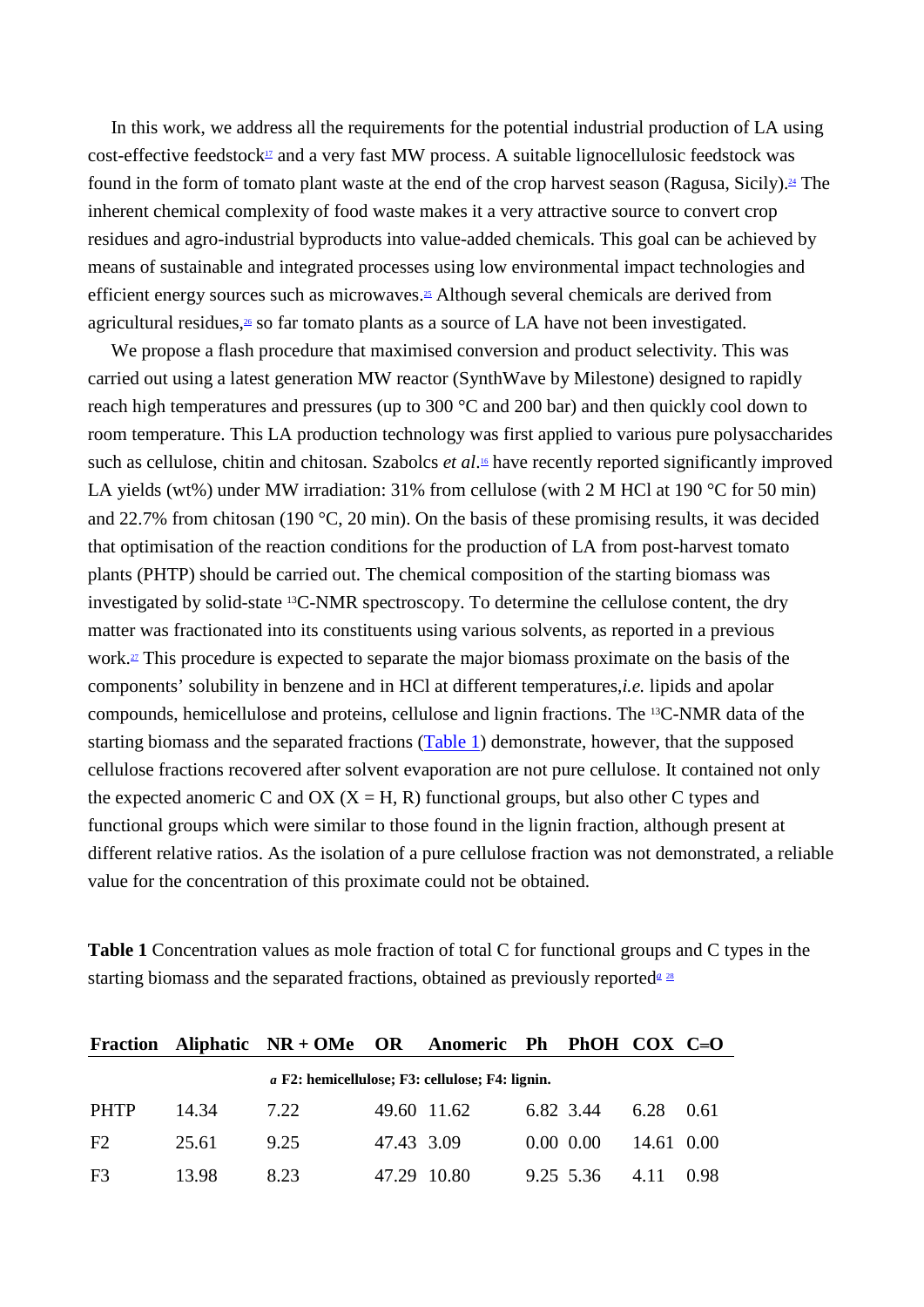#### **Fraction Aliphatic NR + OMe OR Anomeric Ph PhOH COX C O**

F4 20.69 8.20 45.68 9.44 4.75 2.79 7.21 1.25 In this work, biomass conversion and product yields were calculated on the basis of the dry weight of the starting biomass and of its organic content. Firstly, we evaluated the effect of HCl concentration on MW-assisted degradation of biomass to LA. Although it has recently been reported that low acid concentrations favour the formation of 5-hydroxymethyl-2-furaldehyde (5-HMF) rather than LA[,29](http://pubs.rsc.org/en/content/articlehtml/2014/gc/c3gc41103f%23cit29) no 5-HMF was detected under our conditions when the concentration was changed from 12 M to 0.1 M. Neither biomass conversion nor LA yield was affected by acid concentrations ranging from 12 M to 0.5 M, while no LA was produced and biomass conversion was lower at 0.1 M HCl concentration. As shown in [Table 2](http://pubs.rsc.org/en/content/articlehtml/2014/gc/c3gc41103f%23tab2)[,30](http://pubs.rsc.org/en/content/articlehtml/2014/gc/c3gc41103f%23cit30) lower temperatures ( $\leq$ 150 °C) favour the selective hydrolysis of carbohydrates to simple MSC, as demonstrated by GC-MS analysis after sample derivatisation [\(Fig. 2\)](http://pubs.rsc.org/en/content/articlehtml/2014/gc/c3gc41103f%23fig2)[,31](http://pubs.rsc.org/en/content/articlehtml/2014/gc/c3gc41103f%23cit31) with no LA. PHTP conversions and LA yields were higher at temperatures above 150 °C and at HCl concentration >0.1 M. Under these conditions, LA was the only product detected by 1H-NMR, 13C-NMR and GC-MS, as confirmed by the spectral patterns in [Fig. 3–5.](http://pubs.rsc.org/en/content/articlehtml/2014/gc/c3gc41103f%23fig3)



**Fig. 2** GC of a derivatized sample containing MSC.



**Fig. 3** GC of PHTP (conditions as in [Table 3\)](http://pubs.rsc.org/en/content/articlehtml/2014/gc/c3gc41103f%23tab3).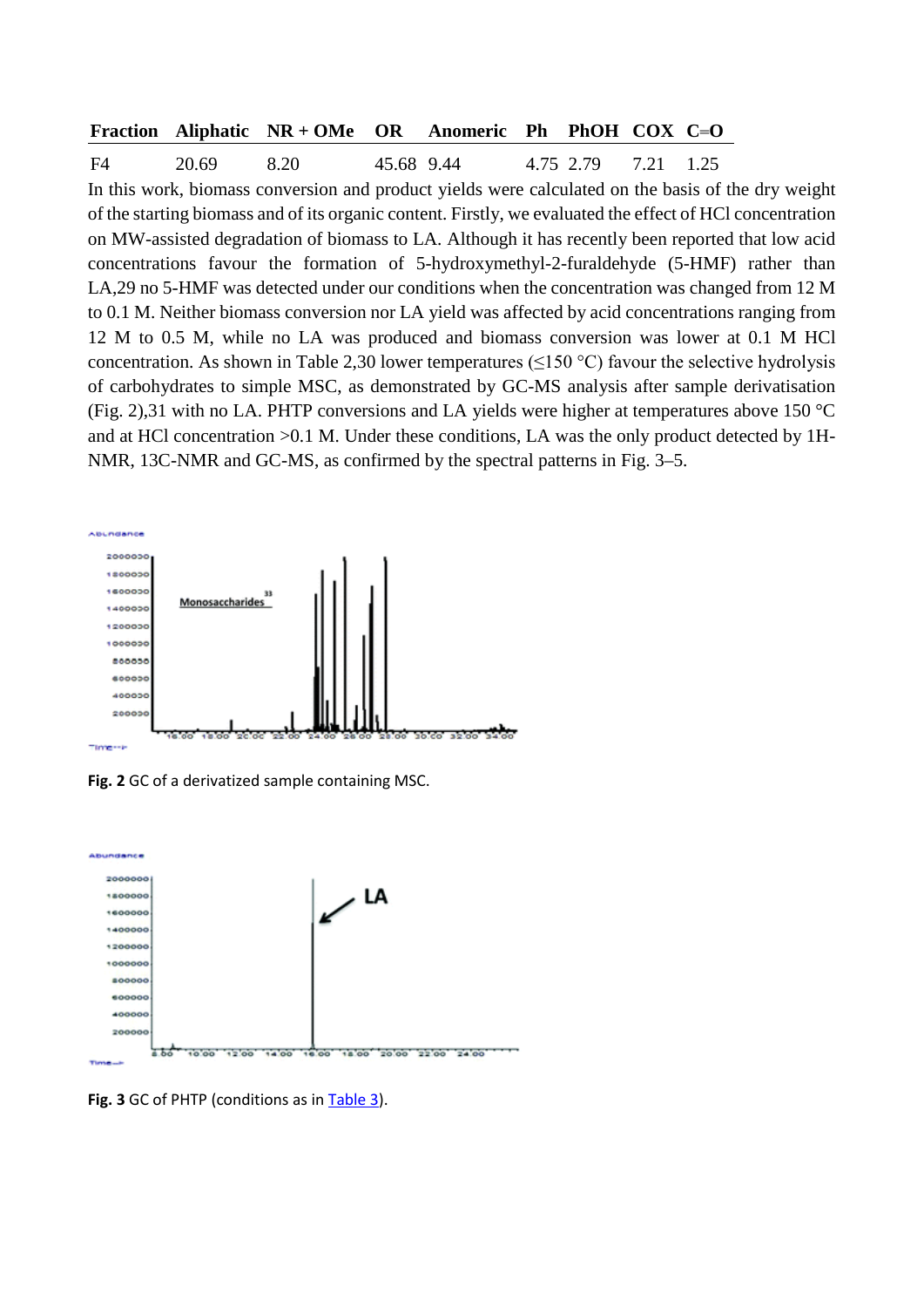

**Fig. 4** <sup>1</sup>H-NMR (D<sub>2</sub>O) of PHTP (conditions as in **[Table 3\)](http://pubs.rsc.org/en/content/articlehtml/2014/gc/c3gc41103f%23tab3)**.



**Fig. 5** <sup>13</sup>C-NMR (D<sub>2</sub>O) of PHTP (conditions as in [Table 3\)](http://pubs.rsc.org/en/content/articlehtml/2014/gc/c3gc41103f%23tab3).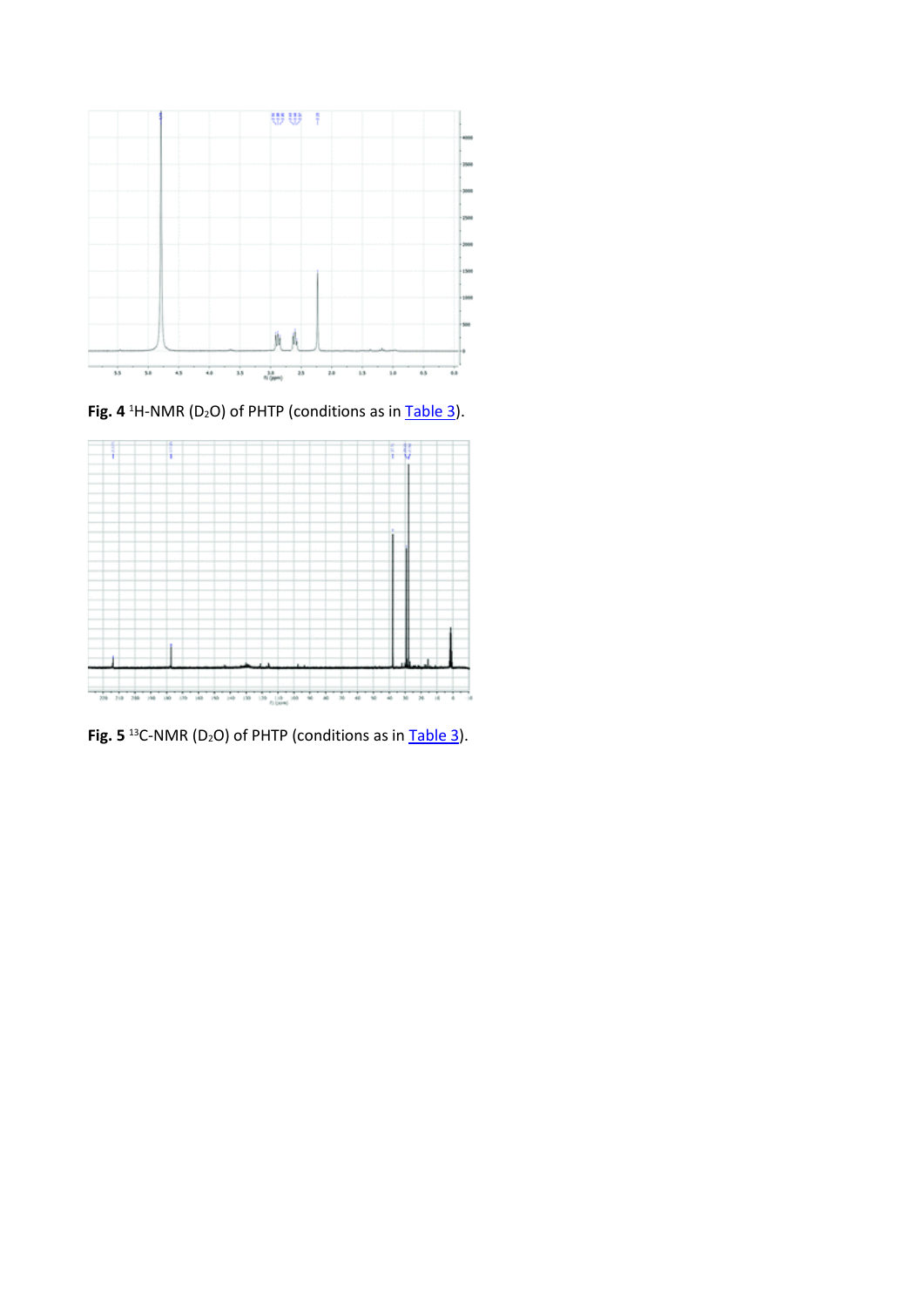|                 |                                                                                        |                  |                                                                                                               | Yield $(\frac{6}{9})^{\frac{32}{2}}$ |                  |  |  |
|-----------------|----------------------------------------------------------------------------------------|------------------|---------------------------------------------------------------------------------------------------------------|--------------------------------------|------------------|--|--|
| <b>Entry</b>    | $HCl (mol L^{-1})$                                                                     | $T({}^{\circ}C)$ | Conversion $(\% )$                                                                                            | LA                                   | <b>MSC</b>       |  |  |
|                 |                                                                                        |                  | a Reaction conditions: PHTP/HCl solution = 1/10 (w/v), 2 min MW, N <sub>2</sub> pressure (40 bar). b PHTP/HCl |                                      |                  |  |  |
|                 | solution = $1/5$ (w/v). c Conventional heating: PHTP/HCl solution = $1/10$ (w/v), 2 h. |                  |                                                                                                               |                                      |                  |  |  |
| $\mathbf{1}$    | 12                                                                                     | 225              | 80                                                                                                            | 58                                   | $\boldsymbol{0}$ |  |  |
| $\overline{2}$  | 5                                                                                      | 225              | 79                                                                                                            | 60                                   | $\boldsymbol{0}$ |  |  |
| 3               | $\mathbf{1}$                                                                           | 225              | 78                                                                                                            | 63                                   | $\boldsymbol{0}$ |  |  |
| $\overline{4}$  | 0.5                                                                                    | 225              | 74                                                                                                            | 51                                   | $\overline{0}$   |  |  |
| 5               | 0.1                                                                                    | 225              | 67                                                                                                            | $\overline{0}$                       | 49               |  |  |
| 6               | $\mathbf{1}$                                                                           | 60               | 30                                                                                                            | $\boldsymbol{0}$                     | 11               |  |  |
| 7               | $\mathbf{1}$                                                                           | 100              | 30                                                                                                            | $\overline{0}$                       | 30               |  |  |
| 8               | $\mathbf{1}$                                                                           | 150              | 62                                                                                                            | $\overline{0}$                       | 52               |  |  |
| 9               | $\mathbf{1}$                                                                           | 190              | 81                                                                                                            | 61                                   | $\boldsymbol{0}$ |  |  |
| 10              | $\mathbf{1}$                                                                           | 250              | 80                                                                                                            | 56                                   | $\boldsymbol{0}$ |  |  |
| 11 <sup>b</sup> | $\mathbf{1}$                                                                           | 225              | 73                                                                                                            | 59                                   | $\overline{0}$   |  |  |
| 12 <sup>c</sup> | 12                                                                                     | Reflux           | 50                                                                                                            | 5                                    | 20               |  |  |

**Table 2** Data for MW-assisted conversion of post-harvest tomato plants (PHTP[\)](http://pubs.rsc.org/en/content/articlehtml/2014/gc/c3gc41103f%23tab2fna)*<sup>a</sup>*

After an easy product recovery via solvent evaporation, entries 3 and 11 showed the best results in both PHTP/HCl ratios 1/10 and 1/5 (w/v). For the sake of comparison, experiments under conventional heating have been performed. As shown i[nTable 2](http://pubs.rsc.org/en/content/articlehtml/2014/gc/c3gc41103f%23tab2) (entry 12), both conversion and selectivity were very low even with 12 mol L−1 HCl. We extended our investigation to non-edible polysaccharides such as cellulose and chitosan [\(Table 3\)](http://pubs.rsc.org/en/content/articlehtml/2014/gc/c3gc41103f%23tab3), revealing that full conversion and high LA yields (90 and 95%, respectively) were achieved under the same conditions reported in [Table 2.](http://pubs.rsc.org/en/content/articlehtml/2014/gc/c3gc41103f%23tab2)

**Table 3** Summary of the results for MW assisted flash conversion of PHTP and non-edible polysaccharide[s](http://pubs.rsc.org/en/content/articlehtml/2014/gc/c3gc41103f%23tab3fna)*<sup>a</sup>*

| <b>Sample</b> | Conversion $(\% )$                                                       | Yield $(\% )$ |  |
|---------------|--------------------------------------------------------------------------|---------------|--|
|               | a Conditions: 2 min MW at 225 °C and $N_2$ pressure (40 bar), HCl (1 M). |               |  |
| Cellulose     | 100                                                                      | 90            |  |
| Chitosan      | 100                                                                      | 95            |  |
| $PHTP_{32}$   | 78                                                                       | 63            |  |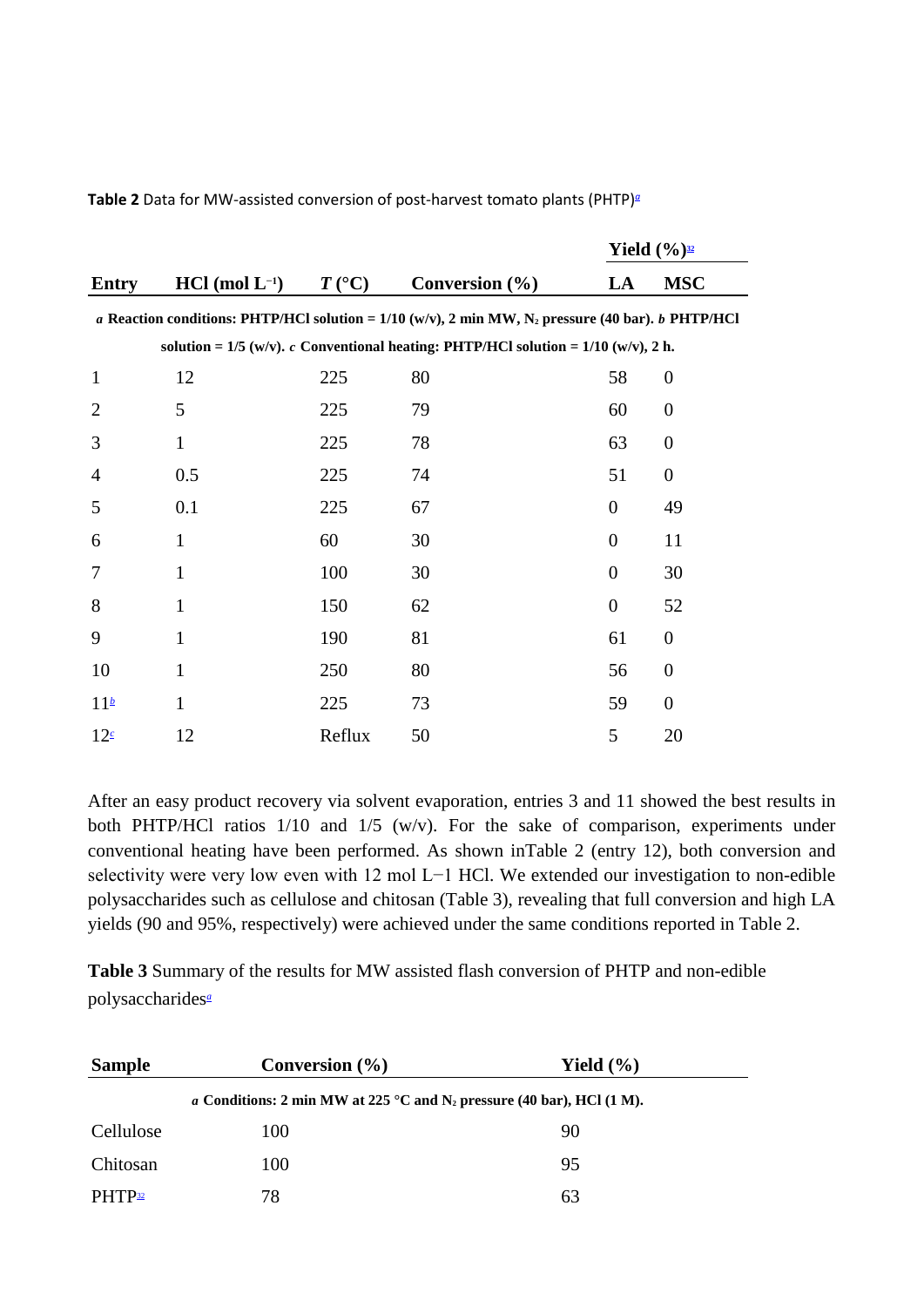#### **Conclusions**

A highly selective protocol for the direct conversion of post-harvest tomato plants into LA via a MWassisted flash reaction under mild acidic conditions at high temperature has been developed for the first time. This versatile procedure is applicable to numerous cellulosic biomasses and non-edible polysaccharides and can selectively give either simple sugars or pure LA by varying the reaction temperature. These impressive results come from the outstanding performance of the MW reactor that enables fast heating/cooling and high gas pressure. The use of dielectric heating technology for waste feedstock valorisation offers intriguing future perspectives that go over and beyond the development of a sustainable process for LA production. High-throughput applications of MWassisted flash hydrolysis would entail the use of flow MW reactors.

# Notes and references

- 1. Y. Yu, X. Lou and H. Wu, *Energy Fuels*, 2008, **22**, 46
- 2. G. W. Huber, S. Iborra and A. Corma, *Chem. Rev.*, 2006, **106**, 4044; D. M. Alonso, S. G. Wettsteinb and J. A. Dumesic, *Green Chem.*, 2013, **15**, 584.
- 3. A. Hernoux-Villière, U. Lassi, T. Hu, A. Paquet, L. Rinaldi, G. Cravotto, S. Molina-Boisseau, M.-F. Marais and J.-M. Lévêque, *ACS Sustainable Chem. Eng.*, 2013, **1**, 995.
- 4. G. Cravotto and P. Cintas, *Chem.–Eur. J.*, 2007, **13**, 1902 .
- 5. D. W. Rackemann and W. O. S. Dohertyand, *Biofuels, Bioprod. Bioref.*, 2011, **5**, 198.
- 6. B. Girisuta, L. P. B. M. Janssen and H. J. Heeres, *Green Chem.*, 2006, **8**, 701; J.-P. Lange, E. van der Heide, J. van Buijtenen and R. Price, *ChemSusChem*, 2012, **5**, 150.
- 7. G. M. Gonzalez Maldonado, R. S. Assary, J. Dumesic and L. A. Curtiss, *Energy Environ. Sci.*, 2012, **5**, 6981; R. Weingarten, J. Cho, R. Xing, W. C. Conner Jr. and G. W. Huber, *ChemSusChem*, 2012, **5**, 1280.
- 8. H. Heeres, R. Handana, D. Chunai, C. B. Rasrendra, B. Girisuta and H. J. Heeres, *Green Chem.*, 2009, **11**, 1247; C. Chang, X. Ma and P. Cen, *Chin. J. Chem. Eng.*, 2006, **14**, 708.
- 9. B. C. Redmon, *US patent*2738367, 1956.
- 10. J. Jow, G. L. Rorrer, M. C. Hawley and D. T. A. Lamport, *Biomass*, 1987, **14**, 185.
- 11. A. Corma, S. Iborra and A. Velty, *Chem. Rev.*, 2007, **107**, 2411.
- 12. A. Boisen, T. B. Christensen, W. Fu, Y. Y. Gorbanev, T. S. Hansen, J. S. Jensen, S. K. Klitgaard, S. Pedersena, A. Riisager, T. Stahlberg and J. M. Woodley, *Chem. Eng. Res. Des.*, 2009, **87**, 1318; M. Bicker, D. Kaiser and H. Vogel, *Green Chem.*, 2003, **5**, 280; W. Sangarunlert, P. Piumsomboon and S. Ngamprasertsith, *Korean J. Chem. Eng.*, 2007, **24**, 936.
- 13. S. Hu, Z. Zhang, Y. Zhou, B. Han, H. Fan, W. Li, S. Jinliang and X. Ye, *Green Chem.*, 2008, **10**, 1280; C. Moreau, A. Finiels and L. Vanoye, *J. Mol. Catal. A: Chem.*, 2006, **253**, 165.
- 14. H. Ren, Y. Zhou and L. Liu, *Bioresour. Technol.*, 2013, **129**, 616.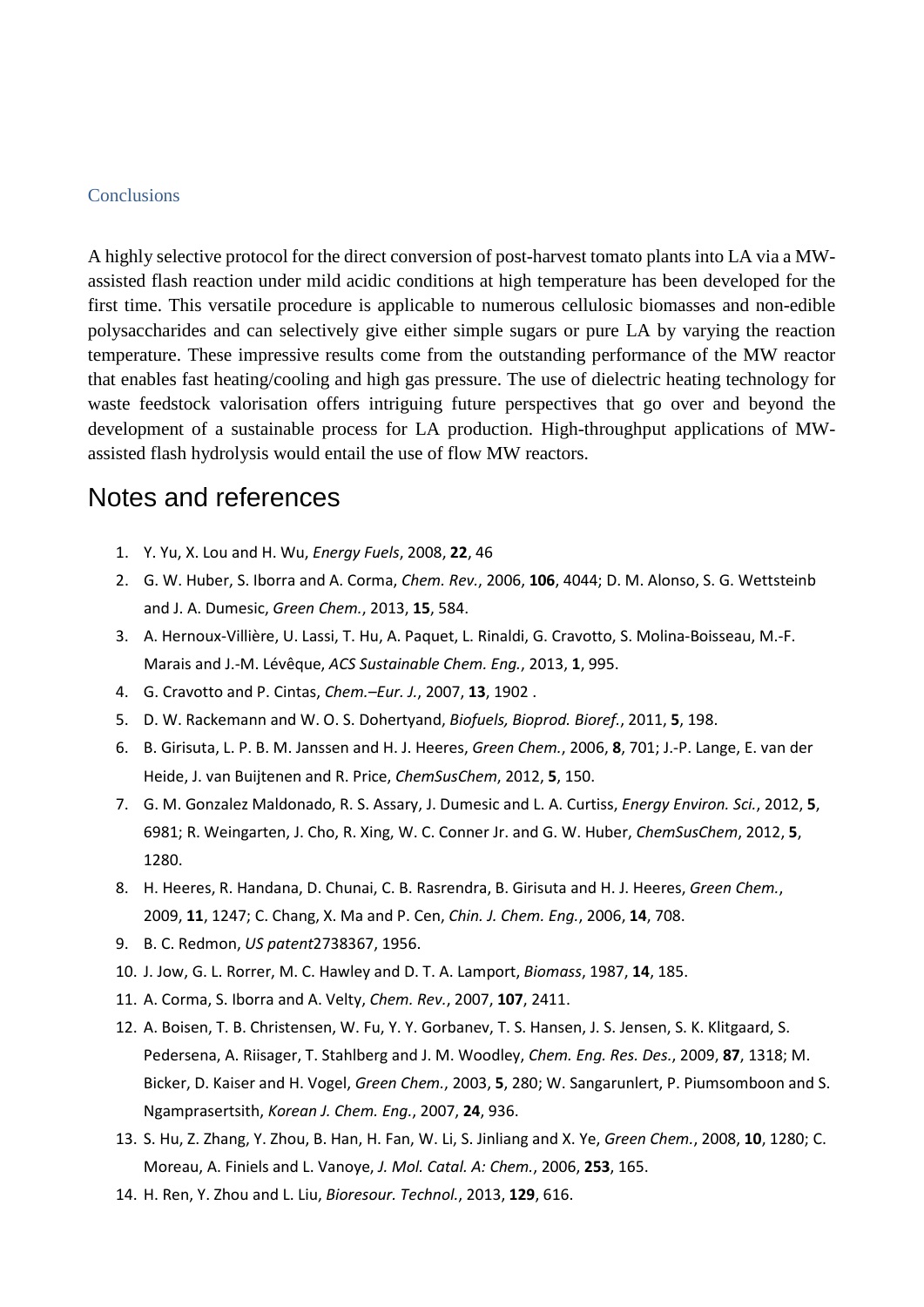- 15. J. Y. Cha and M. A. Hanna, *Ind. Crop. Prod.*, 2002, **16**, 109.
- 16. A. Szabolcs, M. Molnár, G. Dibó and L. Mika, *Green Chem.*, 2013, **15**, 439.
- 17. A. M. R. Galletti, C. Antonetti, E. Ribechini, M. P. Colombini, N. N. Nassi and E. Bonari, *Appl. Energy*, 2013, **102**, 157; G. A. Sheldon Coulson, *Production of levulinic acid in urban refineries*. Available from Massachusetts Institute of Technology Libraries, Cambridge, MA 02139, USA, 2011, pp. 1–89.
- 18. L. Yan, N. Yang, H. Pang and B. Liao, *Clean*, 2008, **36**, 158.
- 19. http://www.biofinetechnology.com/index.php?p=1\_7\_Biofine-Technology-LLC .
- 20. *Microwaves in Organic Synthesis*, ed. A. De La Hoz and A. Loupy, 3rd edn, Springer, U.S.A., 2012.
- 21. C. O. Kappe, *Angew. Chem., Int. Ed.*, 2004, **43**, 6250.
- 22. G. Cravotto, D. Garella, L. Beltramo, D. Carnaroglio, S. Mantegna and C. M. Roggero, *Chemosphere*, 2013, **92**, 299; P. Cintas, D. Carnaroglio, L. Rinaldi and G. Cravotto, *Chem. Today*, 2012, **30**, 58; G. Palmisano, W. Bonrath, L. Boffa, D. Garella, A. Barge and G. Cravotto, *Adv. Synth. Catal.*, 2007, **349**, 2338.
- 23. R. Morschhäuser, M. Krull, C. Kayser, C. Boberski, R. Bierbaum, P. A. Püschner, T. N. Glasnov and C. O. Kappe, *Green Process Synth.*, 2012, **1**, 281.
- 24. http://www.unctad.info/en/Infocomm/AACP-Products/COMMODITY-PROFILE-Tomato .
- 25. C. S. Ki Lin, L. A. Pfaltzgraff, L. Herrero-Davila, E. B. Mubofu, S. Abderrahim, J. H. Clark, A. A. Koutinas, N. Kopsahelis, K. Stamatelatou, F. Dickson, S. Thankappan, Z. Mohamed, R. Brocklesby and R. Luque, *Energy Environ. Sci.*, 2013,**6**, 426.
- 26. R. Luque and J. H. Clark, *Sustainable Chem. Process.*, 2013, **1**, 10.
- 27. P. L. Genevini, F. Adani and C. Villa, *Soil Sci. Plant Nutr.*, 1997, **43**, 135.
- 28. E. Montoneri, V. Boffa, P. Savarino, D. G. Perrone, M. Ghezzo, C. Montoneri and R. Mendichi, *Waste Manage.*, 2011, **31**, 10.
- 29. G. R. Akien, L. Qi and I. T. Horváth, *Chem. Commun.*, 2012, **48**, 5850.
- 30. PHTP was ground in a blade mill; in a typical experiment 2 g of the sample were suspended in HCl (20 or 10 mL). The mixture was irradiated in a MW reactor for 2 min at 225 °C (average power 1000 W) under N<sub>2</sub> (40 bar) under magnetic stirring. After 2 min, the reactor was cooled down. The reaction mixture was passed through laboratory filter paper to remove the insoluble residue. This solid was washed three times with distilled water ( $3 \times 5$  mL) and all filtrates were combined. After evaporating the solvent, a brownish viscous solid remained. It was analyzed by <sup>1</sup>H-NMR (300 MHz, D<sub>2</sub>O), <sup>13</sup>C-NMR (75 MHz, D<sub>2</sub>O) and GC-MS. NMR spectra were recorded using a Bruker Avance spectrometer.
- 31. GC-MS analyses were carried out after prior derivatisation. In a typical derivatisation, 10 mg of the sample was solubilized in 1 mL of pyridine. Then, 300 μL of BSTFA (*N*,*O*-bis(trimethylsilyl) trifluoroacetamide) was added to a solution. The mixture was heated for 45 min at 60 °C under magnetic stirring. GC-MS analyses were performed using a GC Agilent 6890 (Agilent Technologies -USA) fitted with a mass detector Agilent Network 5973, using a 30 m long capillary column, i.d. 0.25 mm and film thickness 0.25 μm. Temperature program: from 80 °C (3 min) to 300 °C at 5 °C min<sup>-1</sup>.